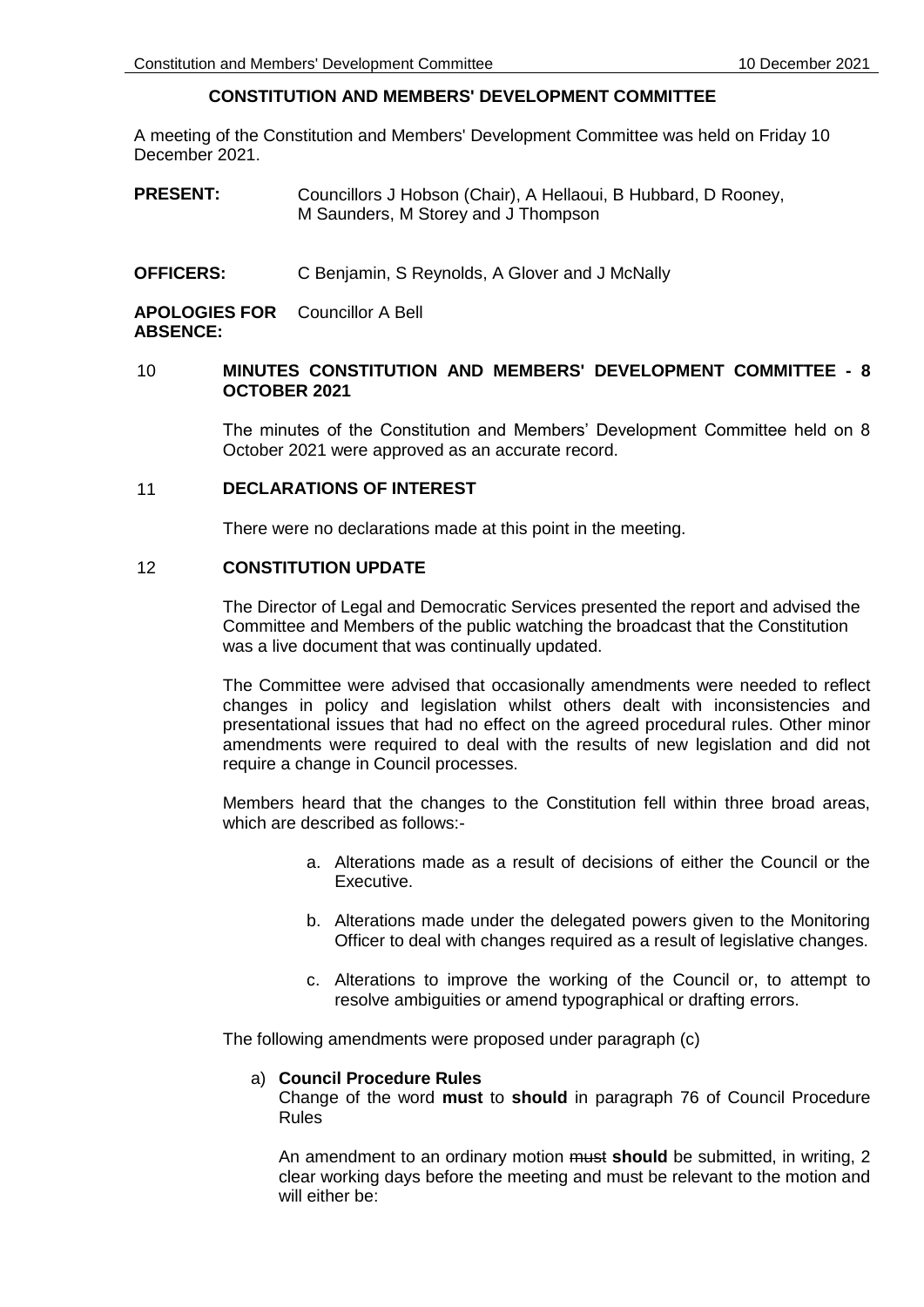- (a) to refer the matter to an appropriate body or individual for consideration or reconsideration;
- (b) to leave out words;
- (c) to leave out words and insert or add others; or
- (d) to insert or add words,

as long as the effect of (b) to (d) is not to negate the motion, or introduce a new proposal.

## b) **Officer Employment Procedure Rules**

Change of wording for the Appointment of Head of Paid Service to provide for the appointment to be made by Full Council or by recommendation from the Chief Officer Appointments Committee.

Appointment of Head of Paid Service

(a) The appointment of the Head of Paid Service will be **made directly by Full Council, or by an Appointment Committee. The Appointment Committee will be made up of** 7 members nominated annually by the Council and will include the Elected Mayor, Deputy Mayor and the relevant portfolio holder. The appointment of the Head of Paid Service will be approved by the full Council following the recommendations of the Appointment Committee.

(b) The full Council may only approve the appointment of the Head of Paid Service where no well-founded objection has been received from any member of the Executive, within three days of notification of the recommended candidate.

# c) **Councillor Calls for Action**

Insert Procedure and Guidance for Councillor Calls for Action into the Constitution.

Following the last meeting of the Constitution and Members' Development Committee at which the next set of priorities were agreed the Director of Legal and Governance Services sought agreement on the timetable for each of the priorities to be reviewed.

It was proposed that additional meetings of the Constitution and Members' Development Committee were scheduled to ensure that each of the priorities could be reviewed in a timely manner.

#### **AGREED** as follows:-

- a) That the change of the word **must** to **should** in paragraph 76 of Council Procedure Rules be approved and referred to full Council
- b) That the change of wording for the Appointment of Head of Paid Service to provide for the appointment to be made by Full Council or by recommendation from the Chief Officer Appointments Committee be approved and referred to full Council
- c) That the Procedure and Guidance for Councillor Calls for Action is inserted into the Constitution be approved and referred to full Council.
- d) The timetable for each of the priorities to be reviewed was agreed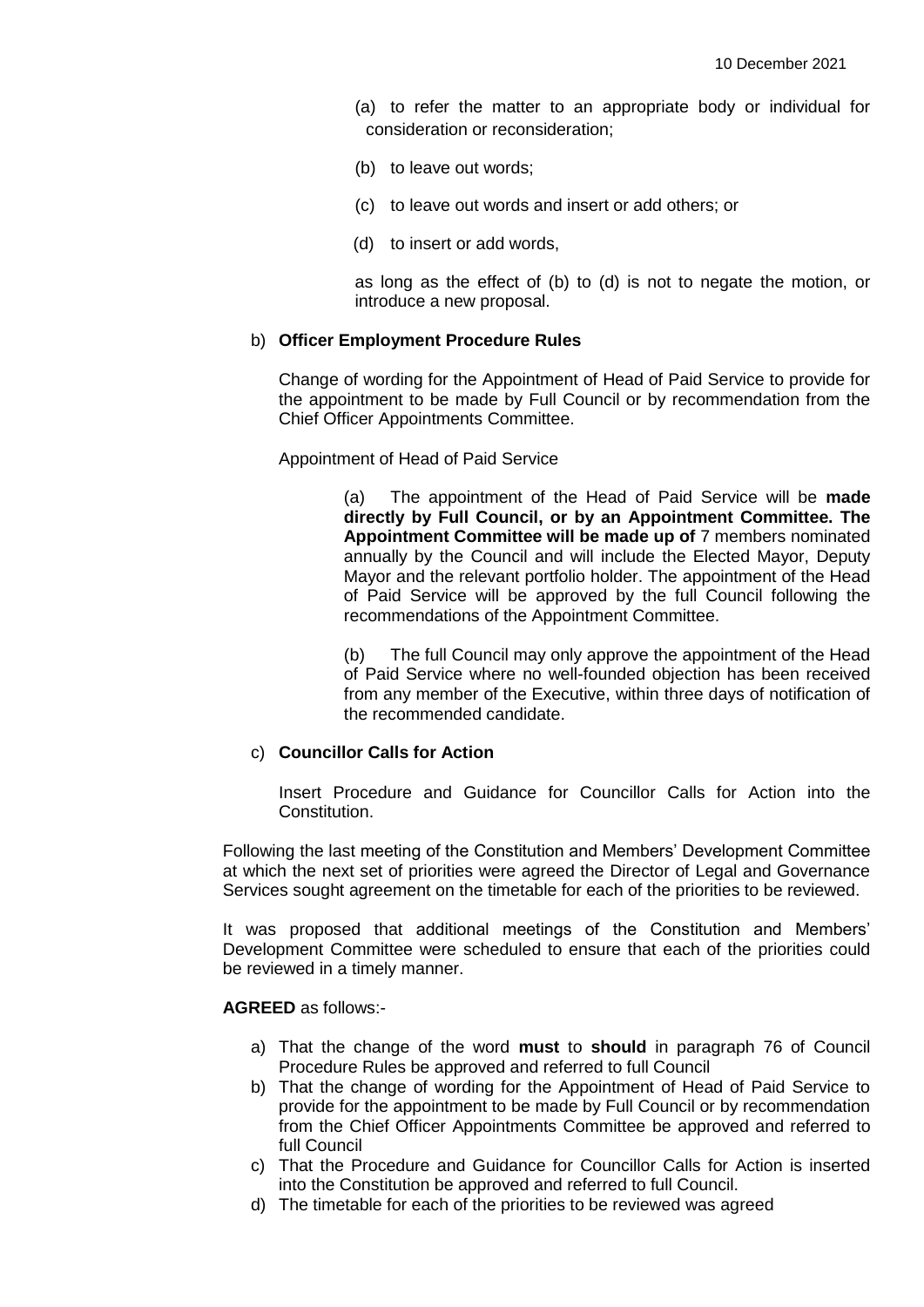e) Additional meetings would be scheduled to ensure that each of the priorities could be reviewed in a timely manner

# 13 **POLITICAL BALANCE**

The Director of Legal and Governance Services presented the report to the Committee. The report proposed the inclusion of the Political Balance Procedure Rules within Part 6 – Rules and Procedures, of the Council's Constitution.

## **AGREED** as follows:-

The Constitution and Members' Development Committee considered and endorsed the proposed Political Balance Procedure Rules, for submission to and approval by Full Council, for inclusion within the Council's Constitution.

# 14 **SOCIAL MEDIA FRAMEWORK: POLICY AND GUIDELINES FOR ELECTED MEMBERS**

The Director of Legal and Governance Services presented the report to the Committee. The report proposed the introduction of a new Social Media Framework (Policy and Guidelines) for Elected Members, for inclusion within the Members' Handbook.

The Committee heard that following concerns raised by some Members, an Ad Hoc Scrutiny Panel was convened to discuss how Members utilised social media as part of their communication activities.

The panel found that:

- a) there were inconsistencies between how Members utilised social media, and
- b) there was no overarching framework to provide guidance on how to utilise social media effectively and equitably.

Following the Ad Hoc Scrutiny Panel's investigation, the recommendations submitted to and endorsed by Executive on 7 September 2021 were as follows:

- *1. That a communications plan be implemented that aligns with the refreshed Strategic Plan 2021-2024 to ensure consistency and direction of council communications.*
- *2. To ensure Members are well versed on social media etiquette; a training package be delivered to Members on the appropriate use of social media. Training should be carried out as a mandatory requirement on an annual basis (minimum).*
- *3. That the principles of proper behaviour on social media be reflected in the revised Member Code of Conduct; and*
- *4. As a corollary of recommendations one and two; a framework be developed to provide clarity to all Members on the appropriate use of social media.*

In response to recommendation 4, the social media framework (incorporating policy and guidelines for Elected Members) had been produced.

Members were advised that the key risk to the Council of not embracing the proposed framework was reputational damage as a consequence of inappropriate communications being transmitted.

It was also advised that the Members' Code of Conduct may require amendment as a result of the introduction of the Social Media Framework.